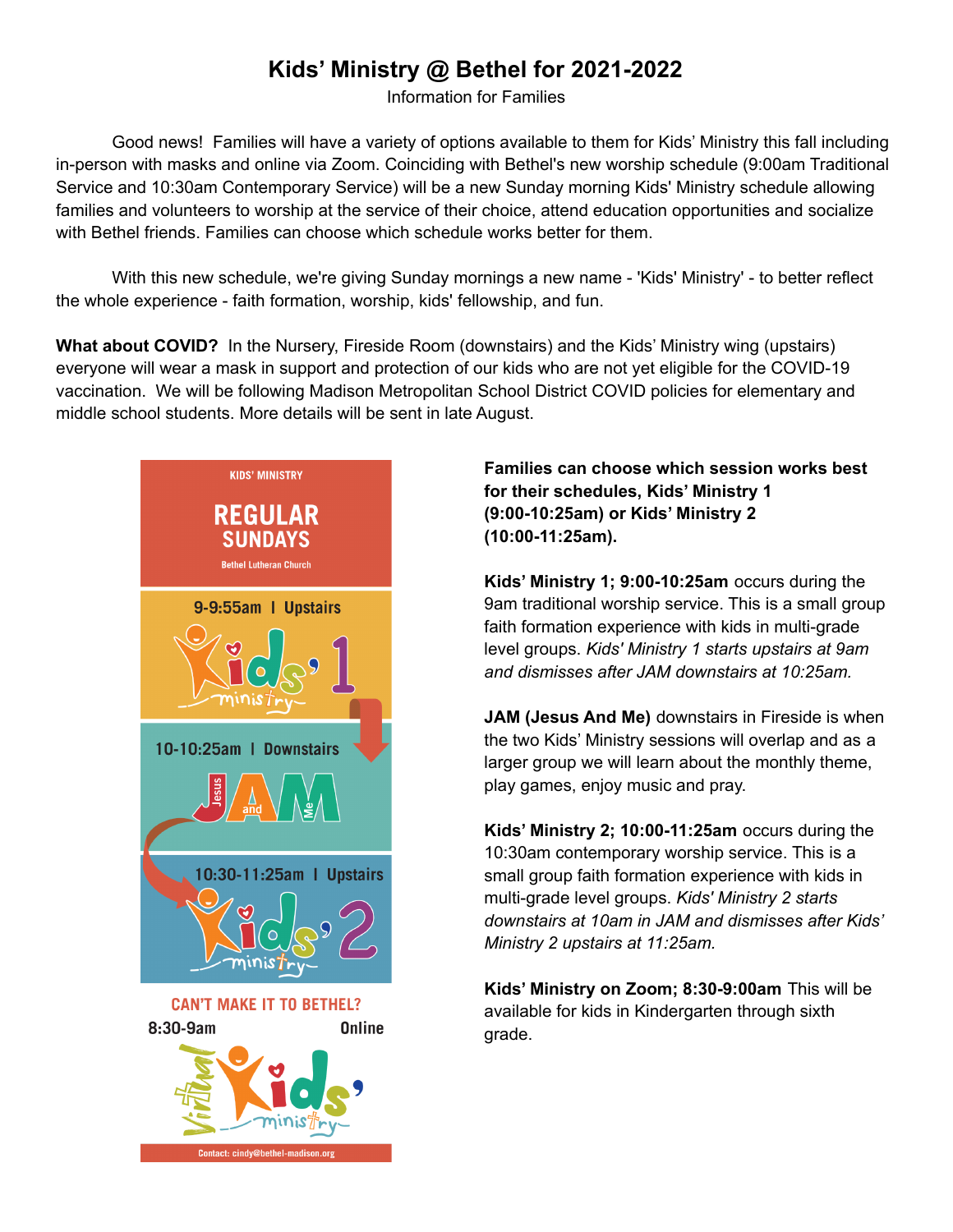#### **On the First Sunday of the month aka "Bethel Jr! + After Party":**



Bethel Jr! + After Party is the Fun Family Worship experience for Kids and Youth Ministries and their families to gather for an intergenerational worship and fellowship opportunity involving worship, service, games, snacks, music, movement, art and more!

These are the Bethel Jr! + After Party dates for 2021-22. All are first Sundays of the month except November and January, details below.

- October 3
- **Sunday November 14** (November 7 is All Saints Sunday - no Kids' Ministry due to special worship services for all)
- December 5
- **January 9** (January 2 No Kids' Ministry due to winter break)
- **February 6**
- March 6
- April 3
- May 1

Please note the Kids' Ministry schedules are different on Bethel Jr! + After Party Sundays:

- NO Kids' Ministry 1 on these dates due to the time frame of Bethel Jr! + After Party.
- Kids' Ministry 2 WILL take place upstairs from 10:30-11:25am

## **Meet Madelaine Trewin - new director of Children Choirs!**

More information coming in August, rehearsals will take place DURING each Kids' Ministry session, while you are already here.

Madelaine has experience directing children's musicals, teaching children's theatre classes, teaching voice and piano lessons through her studio All About the Arts, and working as a general music and choir teacher. As an educator, Madelaine believes that music should be accessible to students of all ages, backgrounds and ability levels, and strives to create a safe, inclusive and engaging learning environment for her students.